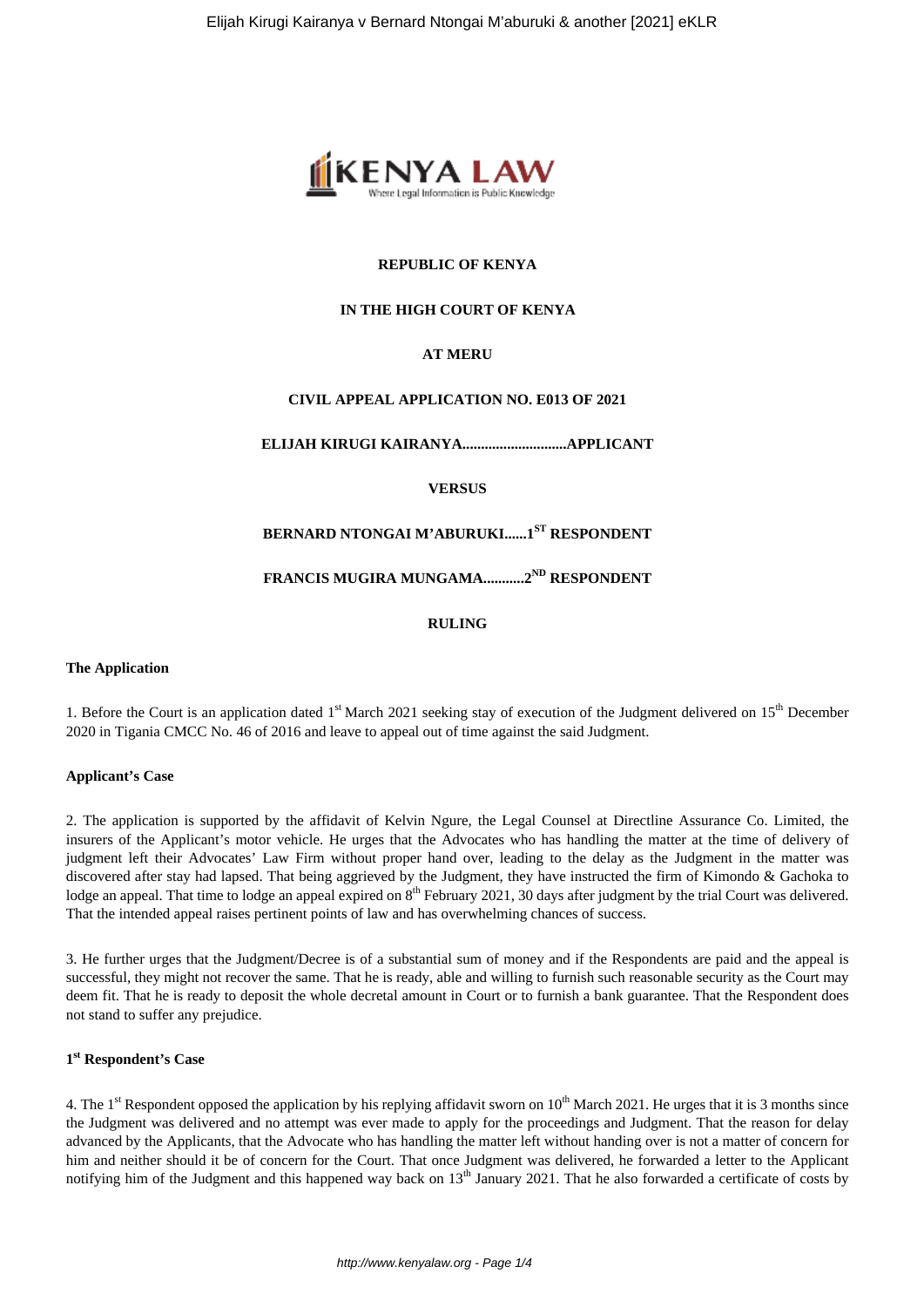another letter dated 25<sup>th</sup> January 2021. That he has previously visited the Applicant's Advocates' offices and they have always promised to settle the decretal sum. That the decretal amount to be paid by the Applicant is a mere Ksh 209,244/=. The  $1<sup>st</sup>$ Respondent also filed submissions dated  $10<sup>th</sup>$  November 2021.

### **Determination**

### **Leave to Appeal** *out of time*

5. Appeals from a subordinate Court to the High Court ought to be filed within thirty (30) days of the decision sought to be challenged. Extension of time is a matter of discretion and the law gives this Court jurisdiction to extend time upon application. The law allows for such applications to be made even when the time for doing the act in question has already lapsed. Section 79 G of the Civil Procedure Act provides as follows: -

#### **79G. Time for filing appeals from subordinate courts**

**Every appeal from a subordinate court to the High Court shall be filed within a period of thirty days from the date of the decree or order appealed against, excluding from such period any time which the lower court may certify as having been requisite for the preparation and delivery to the appellant of a copy of the decree or order:** 

## **Provided that an appeal may be admitted out of time if the appellant satisfies the court that he had good and sufficient cause for not filing the appeal in time.**

See also Order 50, Rule 6 of the Civil Procedure Rules, Section 95 of the Civil Procedure Act and Section 59 of the Interpretation and General Provisions Act.

6. The factors to consider when determining an application seeking leave to appeal out of time include the length of delay, the reason for the delay, the chances of the appeal succeeding and the degree of prejudice to be suffered by the Respondent if the application is granted.

7. The Judgment sought to be challenged was delivered on  $15<sup>th</sup>$  December 2020. The 30 days' window period within which the Applicant was to file a memorandum of appeal lapsed on 15<sup>th</sup> January 2021, if the time is construed in a strict sense. The instant application was filed on 1<sup>st</sup> March 2021, about one and a half months later. A one and a half months delay period cannot be said to be inordinate.

8. On the reasons for the delay, the Applicant claims that the Advocate who was handling the matter left the law firm which was acting on his behalf without a proper handover and thus, the matter went unnoticed until the Applicants wrote to them. He urges that the mistakes of an Advocate should not be visited upon him. The Respondent on the other hand claims that that is an internal matter which the Court should not be concerned with. The Court considers that apart from the mere averments, no evidence was adduced to prove that the Applicant's Advocates was faced with the predicament of an Advocate leaving without proper handover. The reasons advanced were thus not satisfactory, in this Court's view.

9. On the chances of the appeal succeeding, the Applicant has annexed a draft Memorandum of Appeal raising 6 grounds of appeal which challenge both liability and quantum. The Court considers that an appeal on quantum and liability is indeed arguable and at this stage, the Court is not required to look into the merits of the case.

10. Although the reasons advanced for the delay were not substantiated, the Court considers that the delay herein was not inordinate and that there appears to be an arguable appeal. The Court further considers that the Respondent has failed to demonstrate any real prejudice to be suffered should leave be granted. The Court finds that the interests of justice call for the grant of leave to appeal out of time.

#### **Stay of Execution**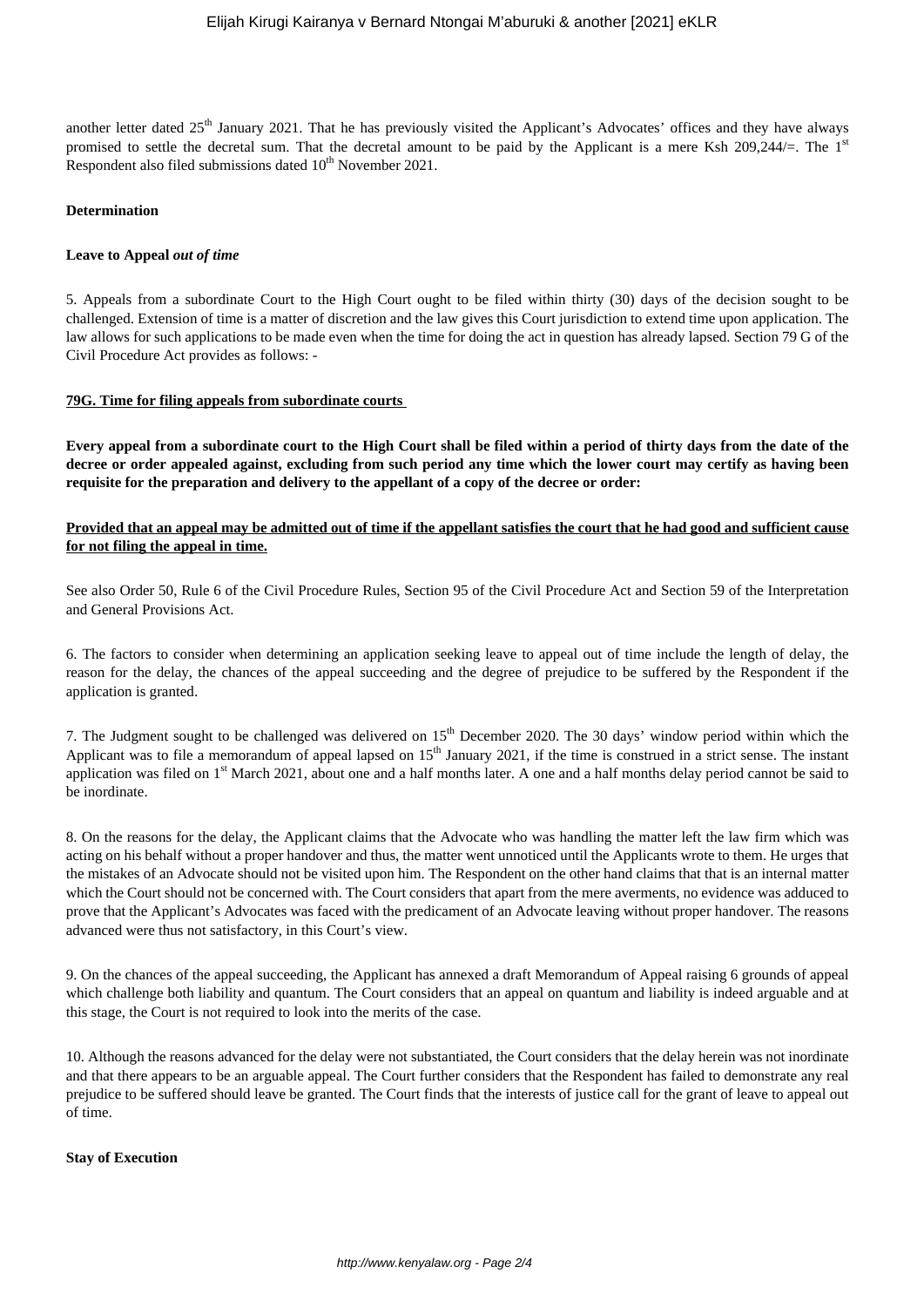11. The test for applications for stay of execution in the High Court is set out in Order 42 Rule 6 of the Civil Procedure Rules. The conditions that an Applicant has to meet and/or demonstrate for the court to grant a stay of execution are as follows: -

a. substantial loss will result to applicant if stay is not granted; and

b. security is given by the Applicant for the due performance of any decree as may eventually become binding on the appellant upon determination of the appeal; and

c. the application has been brought without unreasonable delay.

#### **Substantial Loss**

12. The Applicant has expressed fears of the inability of the Respondent to refund the monies should the appeal be successful. The Respondent, has failed to respond to this allegation and he merely indicated that the Applicant has previously made promises to settle the decretal sum. This Court finds that Respondent failed to discharged the burden to rebut the allegation of inability to pay as was required of her once the Applicant raised his fears. See *Equity Bank Limited v Japhet Kubai Ikiamba & Another Meru HCCA No. E007A of 2020***.** See also *National Industrial Credit Bank Ltd v Aquinas Francis Wasike & another* **[2006]** *eKLR*. For this reason, this Court finds that the Applicant has proven the likelihood of suffering substantial loss. The Court has however taken note of the amount of funds in question said to be a mere Ksh 209,244/= which this Court does not find to be substantial in any way. The Court considers that it has discretion on the question of stay and taking into account all the circumstances of the case, the Court considers that the risk of suffering substantial loss is significantly reduced by the fact that the sum in question is a paltry Ksh 209,204/=.

#### **Security**

13. The Applicant has indicated his willingness to offer security for the due performance of the decree. This Court would have ordered the Applicant to deposit security but taking into account the insubstantial sum in question, the Court does not see any prejudice to be suffered if the same is paid to the Respondents.

## **Undue Delay**

14. The Court has already found above that the delay in the matter was for a period of one and a half months which is not inordinate.

## **ORDERS**

15. Accordingly, for the reasons set out above, this Court makes the following orders: -

**i. Leave is hereby granted to the Applicant to file his Appeal out of time on condition that he files a Memorandum of Appeal within 7 days from the date of this order.**

**ii. The Applicant's prayer for stay of execution of the Judgment** *delivered on 15th December 2020 in Tigania CMCC No. 46 of 2016 is hereby declined.*

**iii. The costs of this application shall abide the outcome of the appeal.**

Order accordingly

# **DATED AND DELIVERED ON THIS 9TH DAY OF DECEMBER, 2021**

## **EDWARD M. MURIITHI**